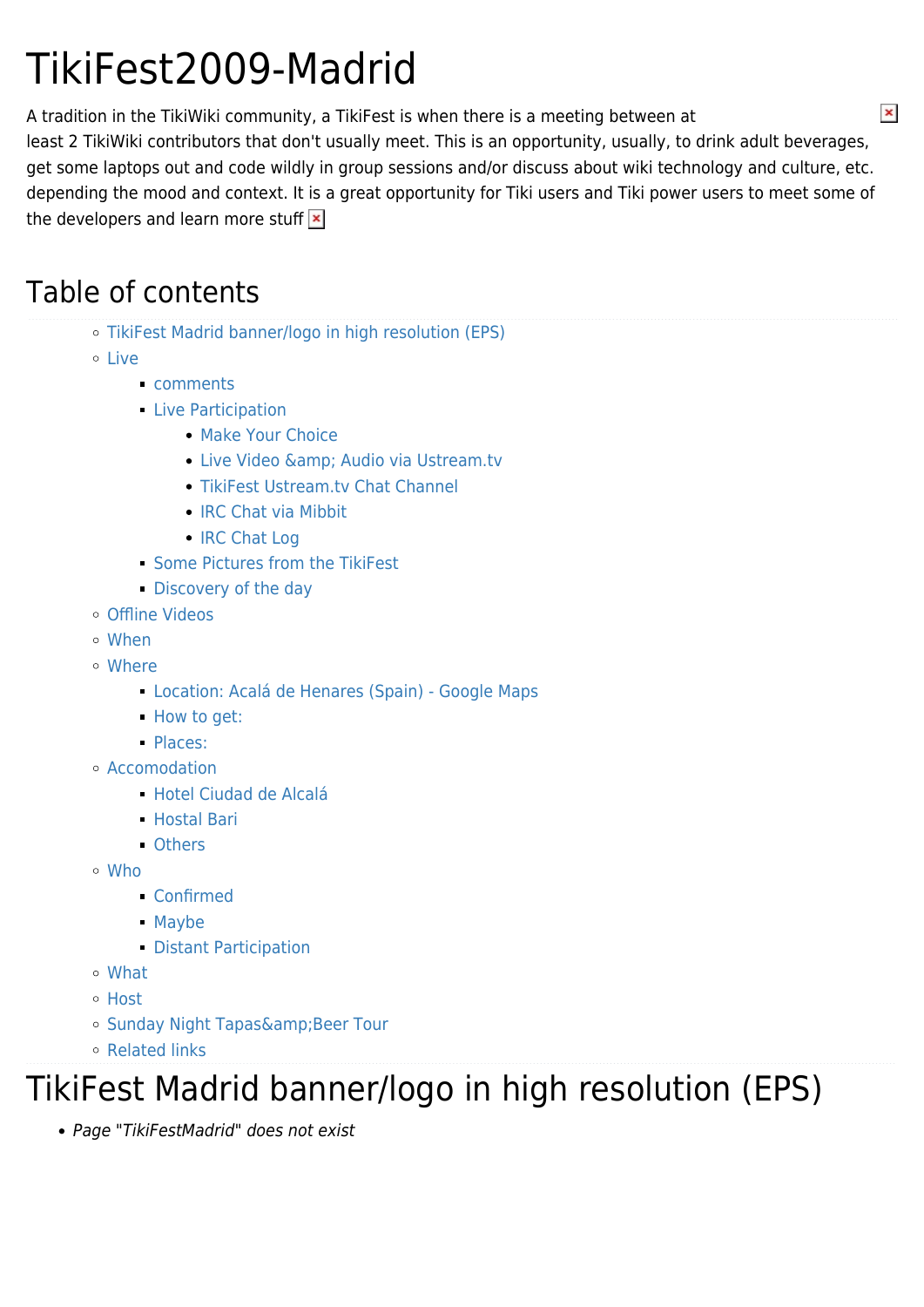## Live comments

#### $[+]$ Live Participation

You can participate virtually via http://www.ustream.tv/channel/tikifests.

#### Make Your Choice

**Tip:** click [+] to expand hidden stuff

#### **[Pop-up whole TikiFest's channel page on UStream.tv \(you can use your UStream account login](http://www.ustream.tv/channel/tikifests) [then\)](http://www.ustream.tv/channel/tikifests)**

| Live Video & Audio via Ustream.tv | TikiFest Ustream.ty Chat Channel |
|-----------------------------------|----------------------------------|
| $[+]$                             | $[+1]$                           |
| <b>IRC Chat via Mibbit</b>        | <b>IRC Chat Log</b>              |
| $[+]$                             | $[+]$                            |

#### Some Pictures from the TikiFest

Better late than never?  $\pmb{\times}$ A few more low quality photos from Jonny's phone can be found [here](http://tikiwiki.org/tiki-browse_gallery.php?galleryId=38)

> $\pmb{\times}$ Whiteboard

#### **Whiteboard - Feb 16th, morning - CLICK TO SEE IT FULL SIZE**

 $\pmb{\times}$ Group Mail

#### $\pmb{\times}$

### Discovery of the day

 $\pmb{\times}$ 

amette : "ROFL - I remember wanting to choose some variable name, that most possibly will never collide with anything else. Well, apparantly I chose wisely: [Google for myFooVarForIncludeFiles](http://www.google.de/search?q=myfoovarforincludefiles)"

## Offline Videos

Several moments from the first two days were recorded by Xavi in a video camcorder. The most meaningful parts will be uploaded probably to vimeo.com in the following days, before the next TikiFestMontreal.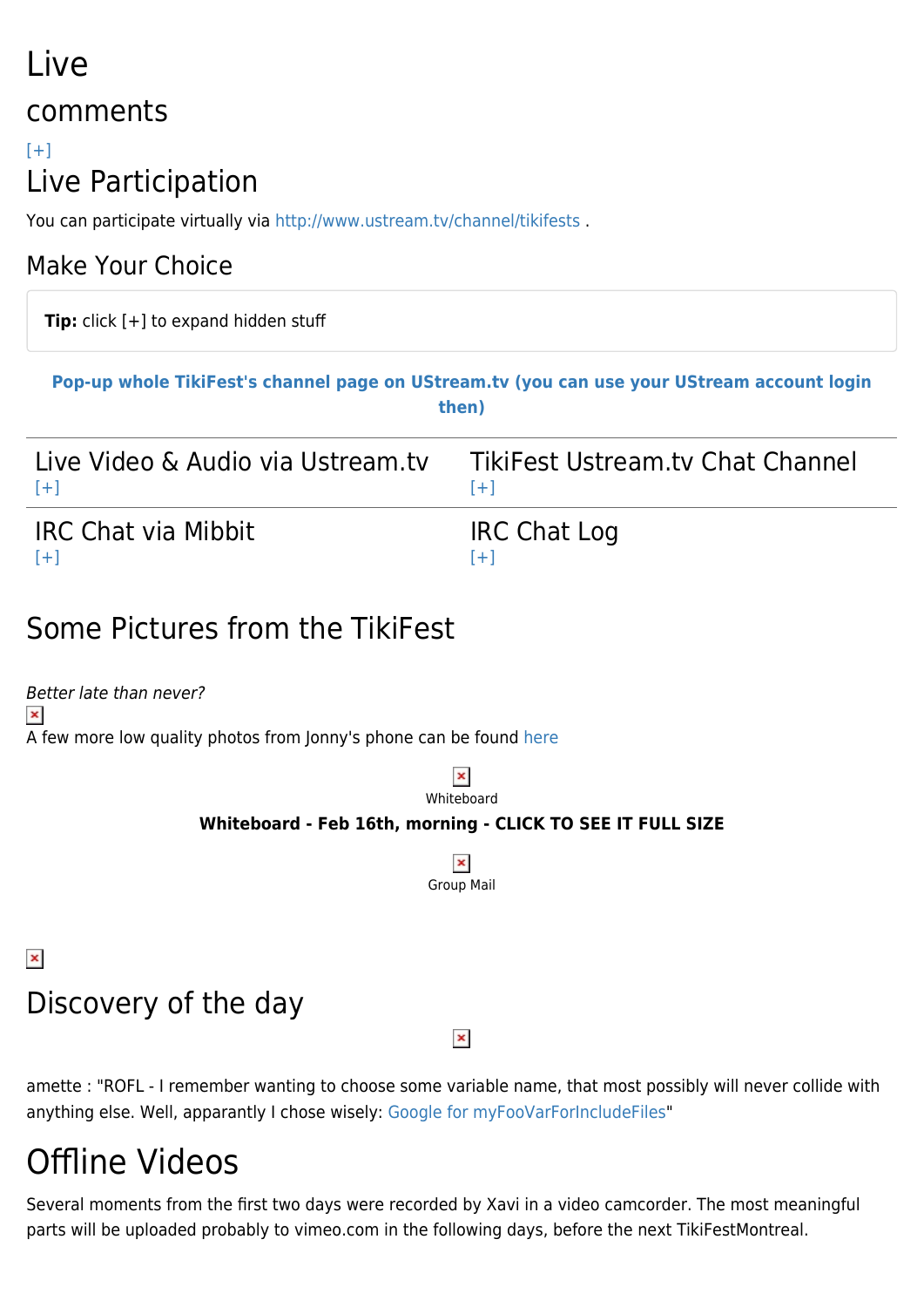List of video files in process of edition (directly included from [TikiFestMadrid\\_videos](https://tiki.org/TikiFestMadrid_videos)): This page is for coordination between Matthew and Xavi, both of which have a copy of the video files from TikiFestMadrid.

Video files with maybe useful information to be extracted and uploaded to video websites like vimeo

| <b>File name</b>            | <b>Subject</b>                                                                              | <b>From</b><br>min. | to<br>min.      | Where to place<br>that video            | <b>Comments</b>                                                                   |
|-----------------------------|---------------------------------------------------------------------------------------------|---------------------|-----------------|-----------------------------------------|-----------------------------------------------------------------------------------|
|                             | m2v00106.mpg First discussion<br>about<br>Workspaces with<br>original<br>developer jreyes   | 00:00'              | 00:59'          | TikiFestMadrid                          | Done Xavi. http://blip.tv/file/1804144/                                           |
| m2v00107.mpg Profiles       |                                                                                             | 0'                  | 10:50'          | TikiFestMadrid                          | Done. See below or at<br>http://www.vimeo.com/3319966                             |
|                             | Tiki 3.0 - Profiles from Xavi on Vimeo.                                                     |                     |                 |                                         |                                                                                   |
| m2v00107.mpg New Helper     |                                                                                             | 10:50'              | 11:44'          | doc:TikiWiki 3                          | Done Xavi. http://blip.tv/file/1804184/                                           |
| m2v00107.mpg Plugin Aliases |                                                                                             | 13:18'              | 16:24'          | doc TikiWiki 3 &<br>doc: Plugin Aliases | Done Xavi                                                                         |
| m2v00108.mpg Plugin Alias   | Example: Plugin<br>Schedule                                                                 | 0:06'               | 2:50'           | doc Plugin Aliases                      | Done Xavi. http://blip.tv/file/1804174/                                           |
| m2v00108.mpg New Helper     |                                                                                             | 3:10'               | 4:00'           | doc TikiWiki 3?                         | Done Xavi                                                                         |
|                             | m2v00112.mpg Naughty Smiley<br>Interferences at<br>the Streaming<br>Channel $\vert x \vert$ | 1:50'               | 2:37'           | <b>TikiTV</b>                           |                                                                                   |
| m2v00115.mpg Workspaces,    | Roles,<br>Perspectives                                                                      | 17:12'              | 50:00'<br>(end) | dev:Workspaces                          | Done Xavi. http://blip.tv/file/1819282.<br>Joined with the next bit below         |
| m2v00116.mpg Workspaces,    | Roles,<br>Perspectives                                                                      | 0:00'               | 5:22'           | dev: Workspaces                         | Done Xavi. Joined with the previous<br>file above.                                |
| m2v00125.mpg GroupMail      |                                                                                             | 0:00'               | 50:00'          | dev:GroupMail                           | Done, Xavi. http://blip.tv/file/1820613/<br>(Joined with the next bit below)      |
| m2v00126.mpg GroupMail      |                                                                                             | 0:00'               | 04:56'          | dev:GroupMail                           | Done, Xavi. http://blip.tv/file/1820613/<br>(joined with the previous file above) |
| m2v00133.mpg JQuery         |                                                                                             | 0:00'               | 33:59'          | dev:JQuery ?                            | Done Xavi. http://blip.tv/file/1804195/                                           |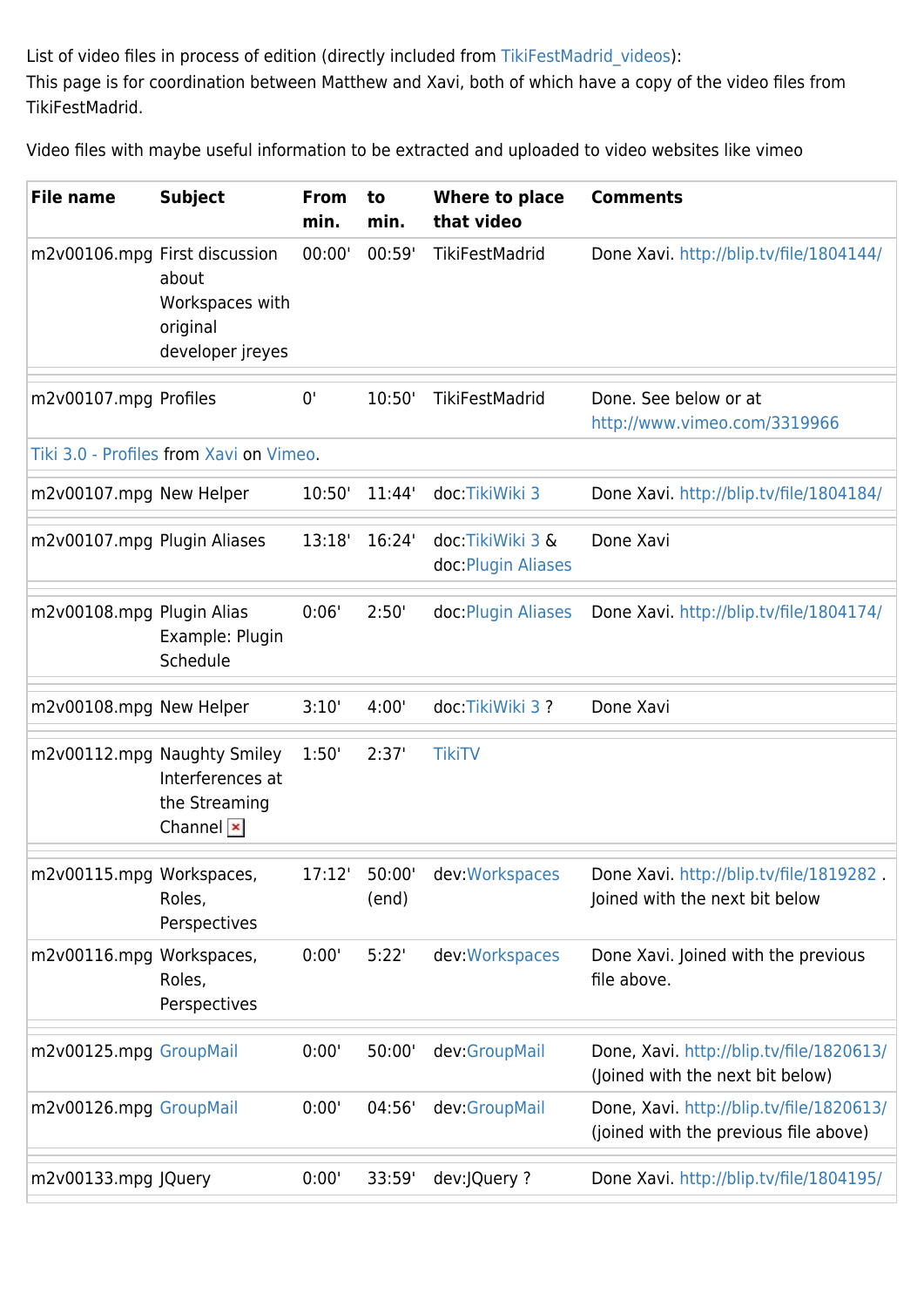## When

This event is preceded by [TikiFest2009-Brussels-FOSDEM](https://tiki.org/TikiFest2009-Brussels-FOSDEM)

#### **Dates are official**: February 15-16-17

This event is followed by [RecentChangesCamp 2009 \(RCC\) Feb 20-21 in Portland, USA](http://2009rcc.org/)

## Where Location: Acalá de Henares (Spain) - [Google Maps](http://maps.google.com/maps/ms?ie=UTF8&hl=en&msa=0&msid=107916600628325845034.00045e511ff7f403cce81&ll=40.491218,-3.35289&spn=0.071802,0.181789&t=h&z=13) How to get:

- By air: [Airport Web Page.](http://www.aena.es/csee/Satellite?cid=1049727006353&pagename=Aeropuerto_MAD&SiteName=MAD&c=Page&Language=EN_GB)Take the [underground](http://www.aena.es/csee/Satellite?cid=1049727006269&pagename=subHome&Language=EN_GB&SMO=1&SiteName=MAD&p=1049727006245&c=Page&MO=1) to Nuevos Ministerios. Take a train from there direct to Alcalá de Henares.
- By train: Direct trains from Atocha and Nuevos Ministerios.

#### Places:

- Sunday (15th) : we can meet at Hostal Bari and work/have fun there. Right?.
- For the 16th and 17th : we meet at the Polytechnic School of the University of Alcalá (better rooms, better internet connection, coffee machines, university atmosphere).We will explain you how to get there from the hostel (30 minutes). Instructions for those who (maybe) will wake up later are in the following [map](http://maps.google.com/maps/ms?ie=UTF8&hl=en&msa=0&msid=107916600628325845034.00045e511ff7f403cce81&ll=40.491218,-3.35289&spn=0.071802,0.181789&t=h&z=13).

## Accomodation

In Alcalá de Henares

### Hotel Ciudad de Alcalá

It's very near train station (5 minutes), and near the historic centre as well. It's just in front of the bus stop you need to take to come to he Polytechnic School.

Cánovas del Castillo, 28807 Alcala de Henares, Madrid [\(Google map](http://maps.google.com/maps/ms?ie=UTF8&hl=en&msa=0&msid=107916600628325845034.00045e511ff7f403cce81&ll=40.491218,-3.35289&spn=0.071802,0.181789&t=h&z=13))

- 49  $€$  per night on double room.
- They have available rooms for the nights of 15th, 16th and 17th of February.
- Free Wifi in rooms and in common areas.
- You can book online [here.](http://www.booking.com/hotels/hotel/es/ciudad-de-alcala.html?sid=ef0010b3a0be31bb45c96fbe90e28c26;checkin=2009-02-15;checkout=2009-02-18)

#### Hostal Bari

Vía Complutense, 112. 28805 Alcalá de Henares, Madrid. Phone: +34 91 888 14 50. ([Google map\)](http://maps.google.com/maps/ms?ie=UTF8&hl=en&msa=0&msid=107916600628325845034.00045e511ff7f403cce81&ll=40.491218,-3.35289&spn=0.071802,0.181789&t=h&z=13) 44 min far from polythecninc school on foot; 8 min. drive, according to google maps.

- [Web page](http://www.hostalalcala.es/servicios/index.php?lang=eng)
- less than 30 euro/per night on double or triple rooms (same price if full with 2 or 3 people, respectively).
	- Single room: 41€ +VAT
	- Double room: 50€ +VAT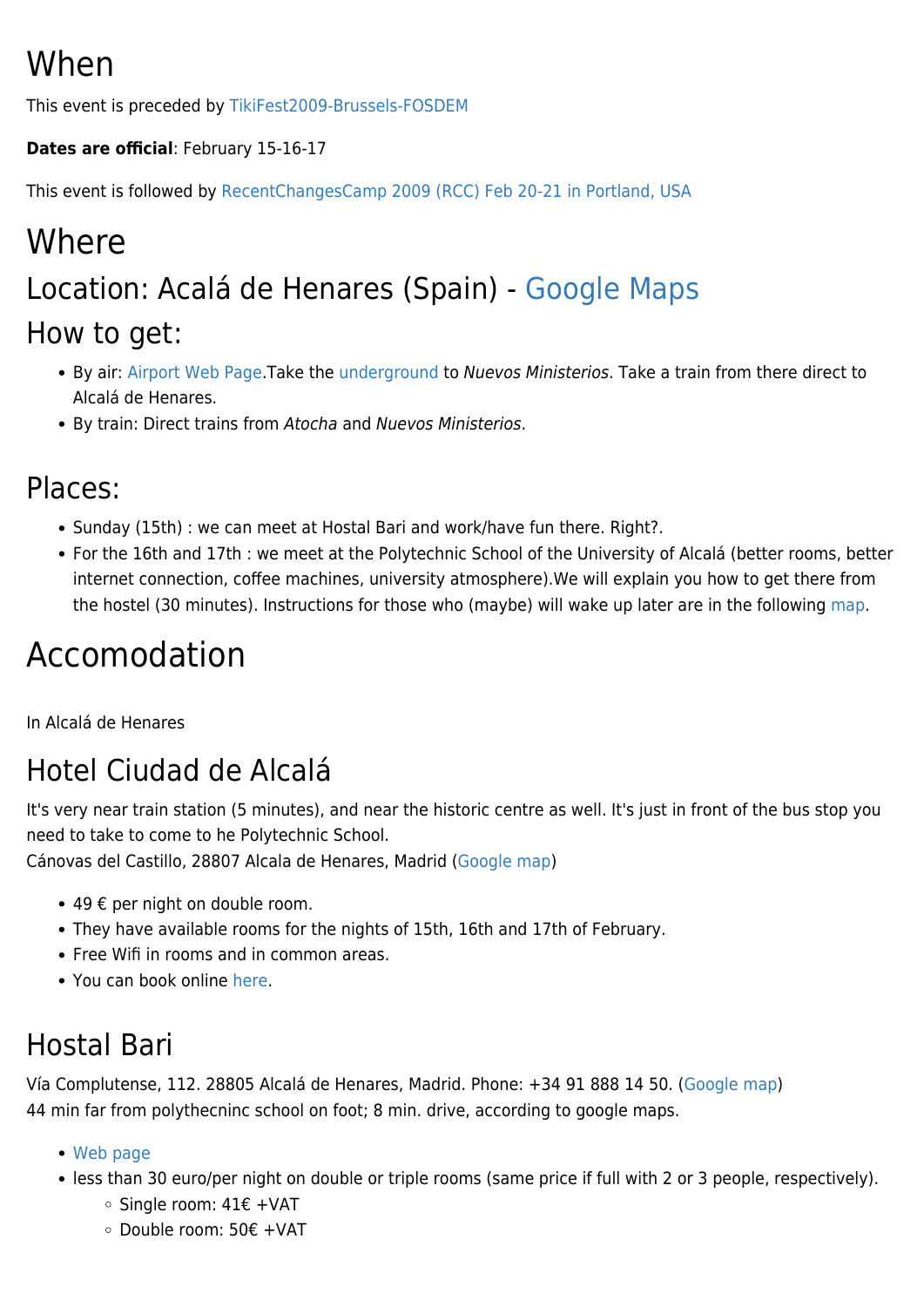- Triple room: 75€ +VAT
- They have available rooms for the nights of 15h, 16h of February.
- Free Wifi connection in rooms, and also in common coffee room (big enough, for 30 people).
- Free parquing included for clients
- Food: menu 12.90 euro (mid day or night)

#### **Others**  $[+]$ Who Confirmed

| Name                                 | From   | <b>Note</b>                                                                                                                                                                                                                                      |
|--------------------------------------|--------|--------------------------------------------------------------------------------------------------------------------------------------------------------------------------------------------------------------------------------------------------|
| Louis-Philippe                       | Canada | Arriving the 13th, leaving the 19th, staying in Alcalá de Henares at Hostal Bari<br>(confirmed)                                                                                                                                                  |
| <b>Matthew Bickerton</b><br>(MatWho) | London | Arriving afternoon on the 14th, leaving on 18th, staying in Alcalá de Henares at<br>Hostal Bari (confirmed)                                                                                                                                      |
| jonny B                              | London | Arriving afternoon on the 14th, leaving on 18th, staying in Alcalá de Henares at<br>Hostal Bari (tiki willing) (confirmed)                                                                                                                       |
| Marc                                 | Canada | Arriving the 14th at 16h10 at Madrid's airport - Terminal 2, leaving on 18th.<br>Staying at Hostal Bari. (confirmed)                                                                                                                             |
| Axold                                | Madrid | Attending from Saturday afternoon (14th). We can (Ben and I) act as guide in<br>Alcalá de Henares for those who come the saturday (like Marc, Jonny B,<br>Matthew or Louis-Philippe).                                                            |
| <b>Ben</b>                           | Madrid | Attending from Saturday afternoon (14th)                                                                                                                                                                                                         |
| rlopez                               | Madrid | Attending from Sunday morning (15th)                                                                                                                                                                                                             |
| Xavi                                 |        | Barcelona 15th & 16th (I'll depart 17th early morning). Arriving Madrid (Atocha) train<br>station Sunday 15th at 9:57h, and around 11h to Alcala de Henares. Booked at<br>Hostal Bari. Confirmed. I don't mind sharing on double or triple room. |
| Youcef                               | France | Arriving on Saturday 14th in the afternoon (9:00 pm at the Hostal Bari).<br>Attending Tikifest from 15th to 17th. Participation on "Workspaces" and<br>translations issues.                                                                      |
| Javier Reyes                         | Madrid |                                                                                                                                                                                                                                                  |

#### Maybe

| Name | From       | Note |
|------|------------|------|
| luci | Czech Rep. |      |

#### Distant Participation

Anybody willing to help from far away, write your name here...